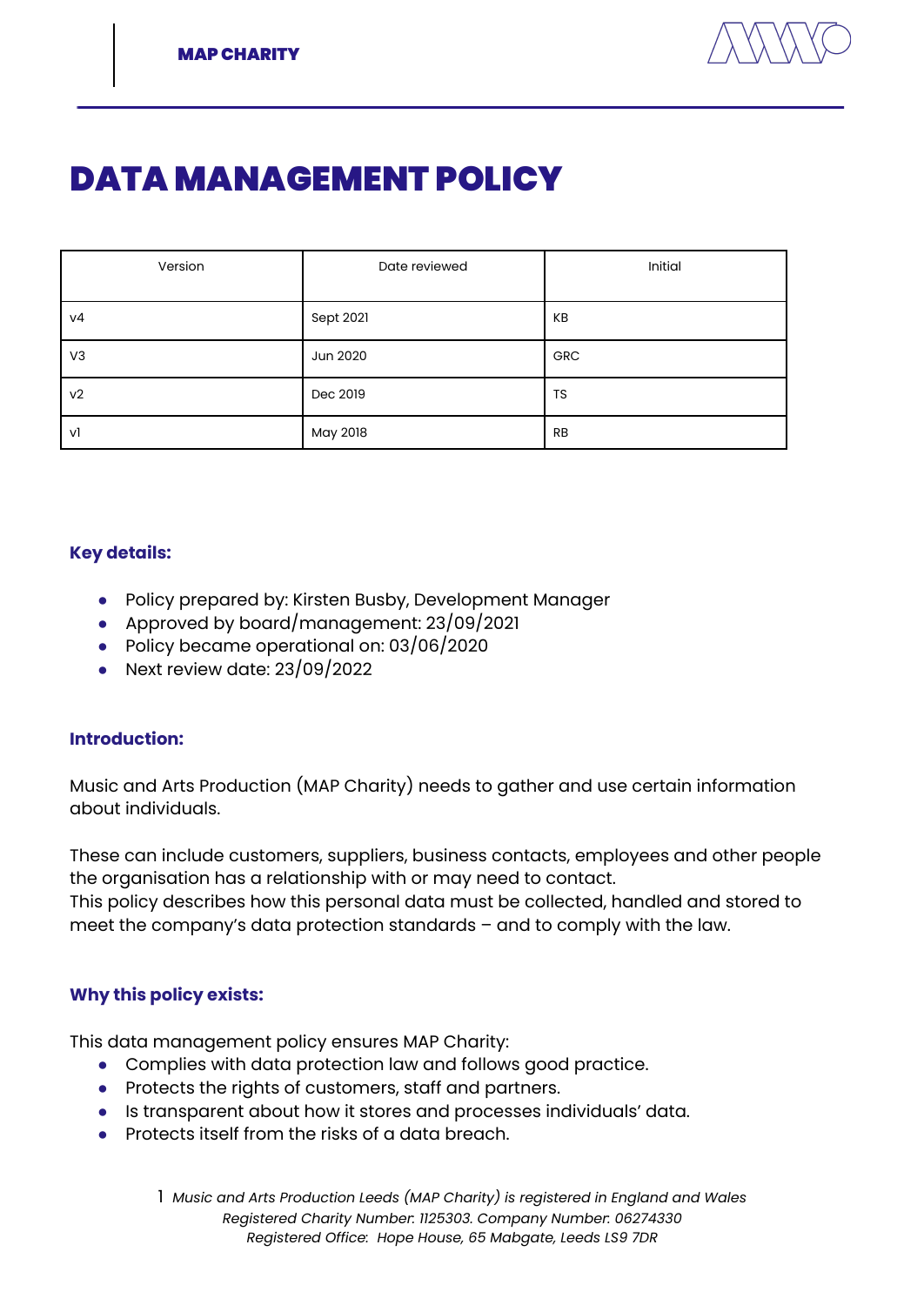

#### **Data protection law:**

The General Data Protection Regulation (GDPR) applies in the UK and across the EU from May 2018. It requires personal data shall be:

- Processed lawfully, fairly and in a transparent manner in relation to individuals.
- Collected for specified, explicit and legitimate purposes and not further processed in a manner that is incompatible with those purposes; further processing for archiving purposes in the public interest, scientific or historical research or statistical purposes shall not be considered to be incompatible with the initial purposes.
- Adequate, relevant and limited to what is necessary in relation to the purposes for which they are processed.
- Accurate and, where necessary, kept up to date; every reasonable step must be taken to ensure that personal data that are inaccurate, having regard to the purposes for which they are processed, are erased or rectified without delay.
- Kept in a form which permits identification of data subjects for no longer than is necessary for the purposes for which the personal data is processed; personal data may be stored for longer periods insofar as the personal data will be processed solely for archiving purposes in the public interest, scientific or historical research purposes or statistical purposes subject to implementation of the appropriate technical and organisational measures required by GDPR in order to safeguard the rights and freedoms of individuals.
- Processed in a manner that ensures appropriate security of personal data, including protection against unauthorised or unlawful processing and against accidental loss, destruction or damage, using appropriate technical or organisational measures.
- The controller shall be responsible for, and be able to demonstrate, compliance with the principles.

#### **People and responsibilities**

Everyone at MAP Charity contributes to compliance with GDPR. Key decision makers must understand the requirements and accountability of the organisation sufficiently to prioritise and support the implementation of compliance.

The key roles and areas of responsibilities for leading compliance within data protection regulations at MAP Charity are:

#### *Directors (Tom Smith and Charlie Stobbart):*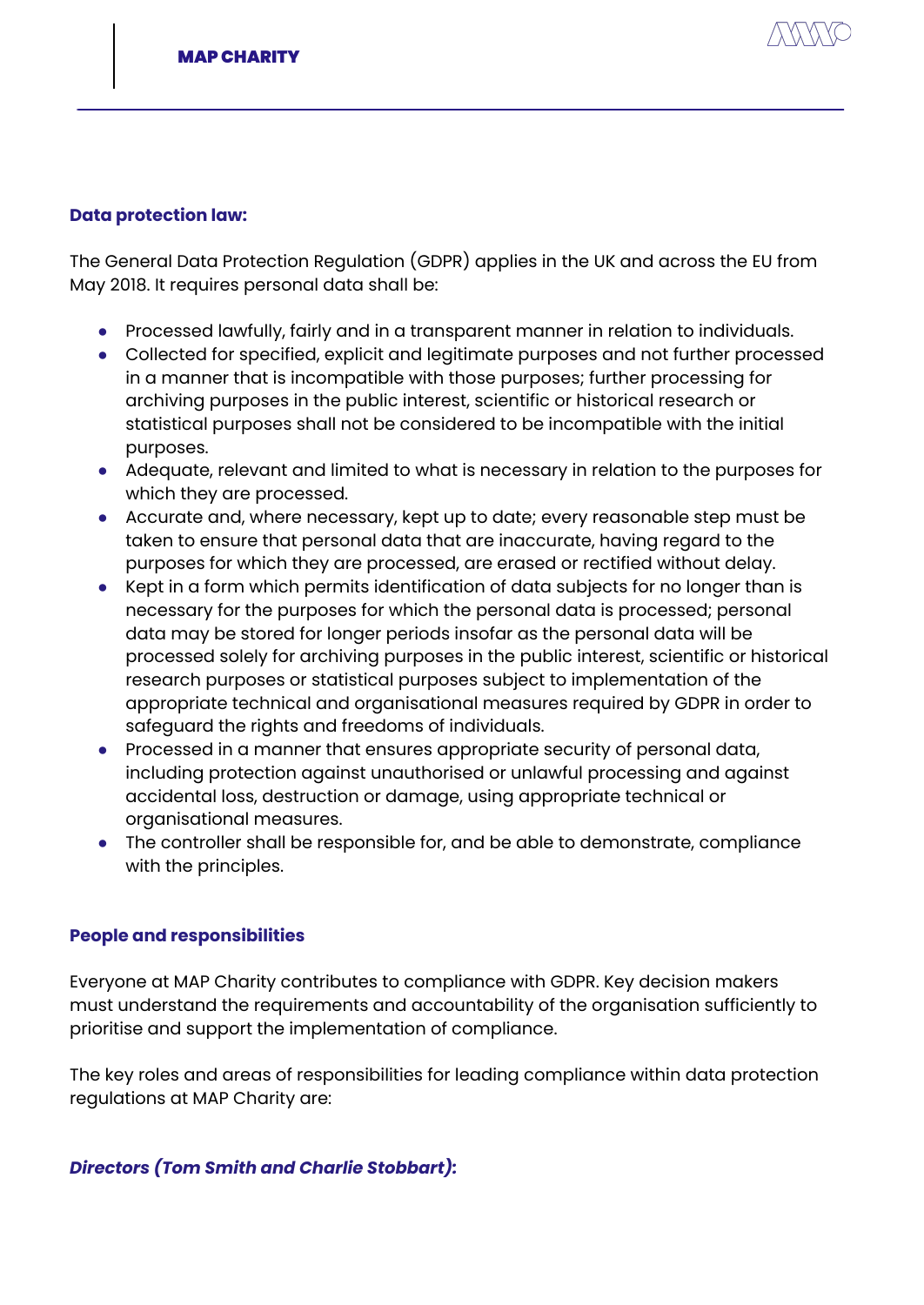

- Keeping senior management and board updated about data protection issues, risks and responsibilities.
- Documenting, maintaining and developing the organisation's data protection policy and related procedures, in line with agreed schedules.
- Dissemination of policy across the organisation, and arranging training and advice for staff.
- Ensuring all systems, services and equipment used for storing data meet acceptable security standards. This includes evaluating any third party services the company is considering using to store or process data, to ensure their compliance with obligations under the regulations.

## *Chair of the Board of Trustees ( Gaia Rosenberg Colorni and Mitali Mookerjee):*

- Ensuring that audience development, marketing, fundraising and all other initiatives involving processing personal information and/or contacting individuals abide by the GDPR principles.
- Embedding ongoing privacy measures into corporate policies and day-to-day activities, throughout the organisation and within each business unit that processes personal data.
- Dealing with subject access requests, deletion requests and queries from clients, stakeholders and data subjects about data protection related matters
- Checking and approving contracts or agreements with third parties that may handle the company's sensitive data
- Performing regular checks and scans to ensure security hardware and software is functioning properly
- Developing privacy notices to reflect lawful basis for fair processing, ensuring that intended uses are clearly articulated, and that data subjects understand how they can give or withdraw consent, or else otherwise exercise their rights in relation to the companies use of their data

## **What personal information do MAP Charity collect?**

Personal Information may be requested whenever you choose to use the services on MAP Charity's website and third party databases used by MAP Charity to administer its services, such as Mailchimp, Donorbox, Eventbrite and Airtable. Such services include newsletters, donations, ticket sales, individual correspondence and message boards.

The type of Personal Information we may collect will be tied to the type of service you are using but may include:

● Your name and contact information (including e-mail address, postal address, telephone number) and any other details you provide to us.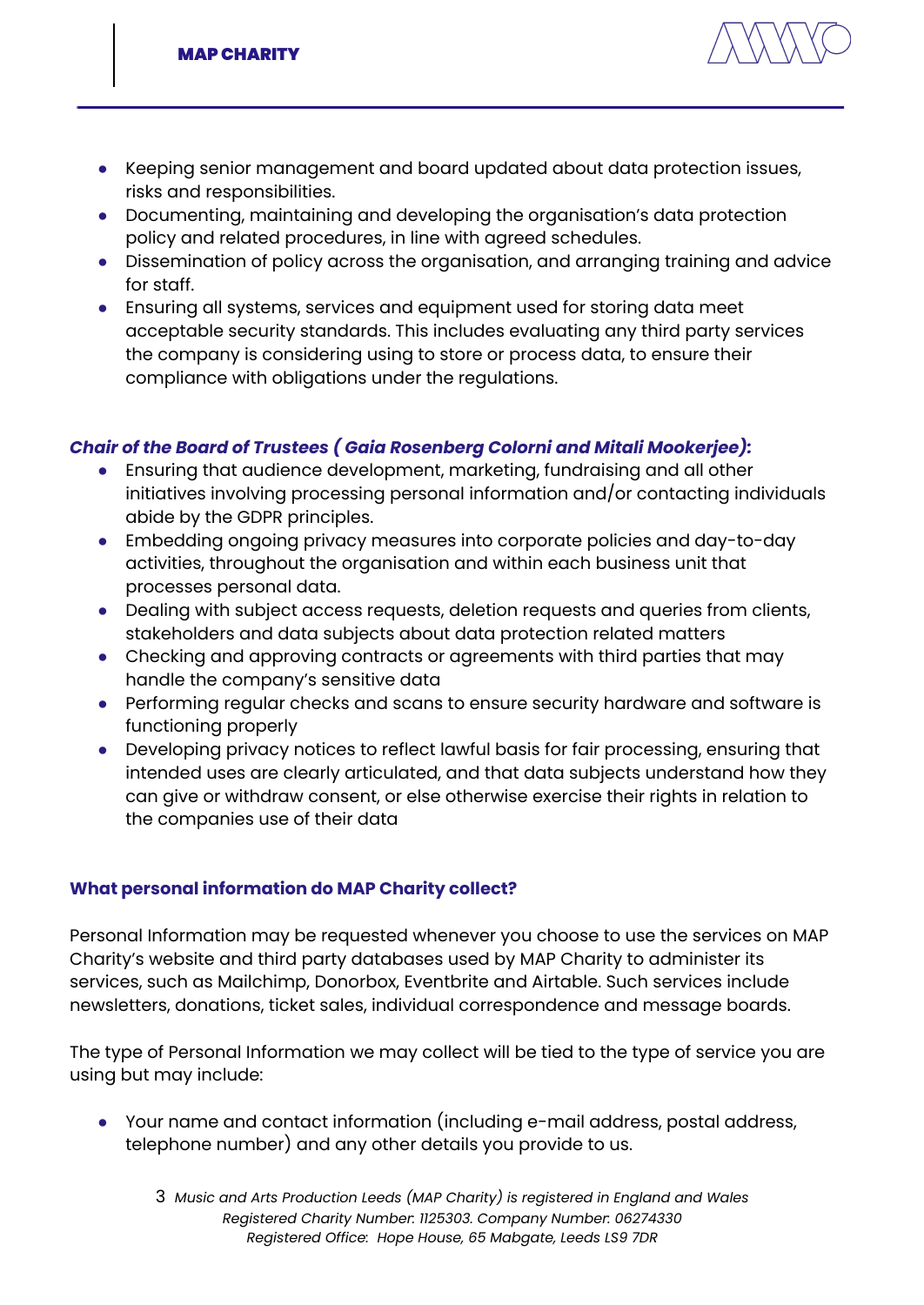

● Records of any correspondence when you contact us.

● Information you provide when you report a problem with our website.

We also collect:

- Details of your visits to the website including, but not limited to, traffic data, location data and communication data and the resources that you access.
- Details of your IP address which may be linked to your email address. We collect this information so that we can administer the website, optimise it for your use and make sure our website runs smoothly. We collect this information on the basis of our legitimate interests (in providing, operating and maintaining the website.)

We also collect, use and share Aggregated Data such as statistical or demographic data for any purpose. Aggregated Data may be derived from your personal data but is not considered personal data in law as this data does not directly or indirectly reveal your identity. For example, we may aggregate your Usage Data to calculate the percentage of users accessing a specific website feature. However, if we combine or connect Aggregated Data with your personal data so that it can directly or indirectly identify you, we treat the combined data as personal data which will be used in accordance with this privacy notice.

If you agree to take part in research and evaluation as part of MAP Charity's activities, we may from time to time collect Special Categories of Personal Data about you (this includes details about your ethnicity, gender, information about your health and/or disability status). At any moment during our survey or market research, you will be asked for explicit consent to take part and you may withdraw that consent at any time. We will treat this data with the strictest confidentiality for evaluation and equal opportunities monitoring purposes only, and in line with our Safeguarding Policy. We will ensure any such data about you is anonymised and that, at all times, you have given expressed consent to take part in our research. Demographic information such as age, gender, postcode and other equal opportunities information may be shared with funders and project partners as anonymised Aggregated Data.

You do not have to provide us with your data but we may not be able to provide our services to you if you do not. This might mean we have to cancel a product or service you have with us but we will notify you if this is the case at the time. Our website may not work properly on your device without details of your visit to our website, which may include your IP address, and you may not be able to access all of its features.

## **How do I know my personal information is protected?**

All databases are password protected with strict restrictions making the data only accessible to those who are processing it. Passwords are also regularly changed for additional protection. Our websites use encryption to ensure online data cannot be breached either.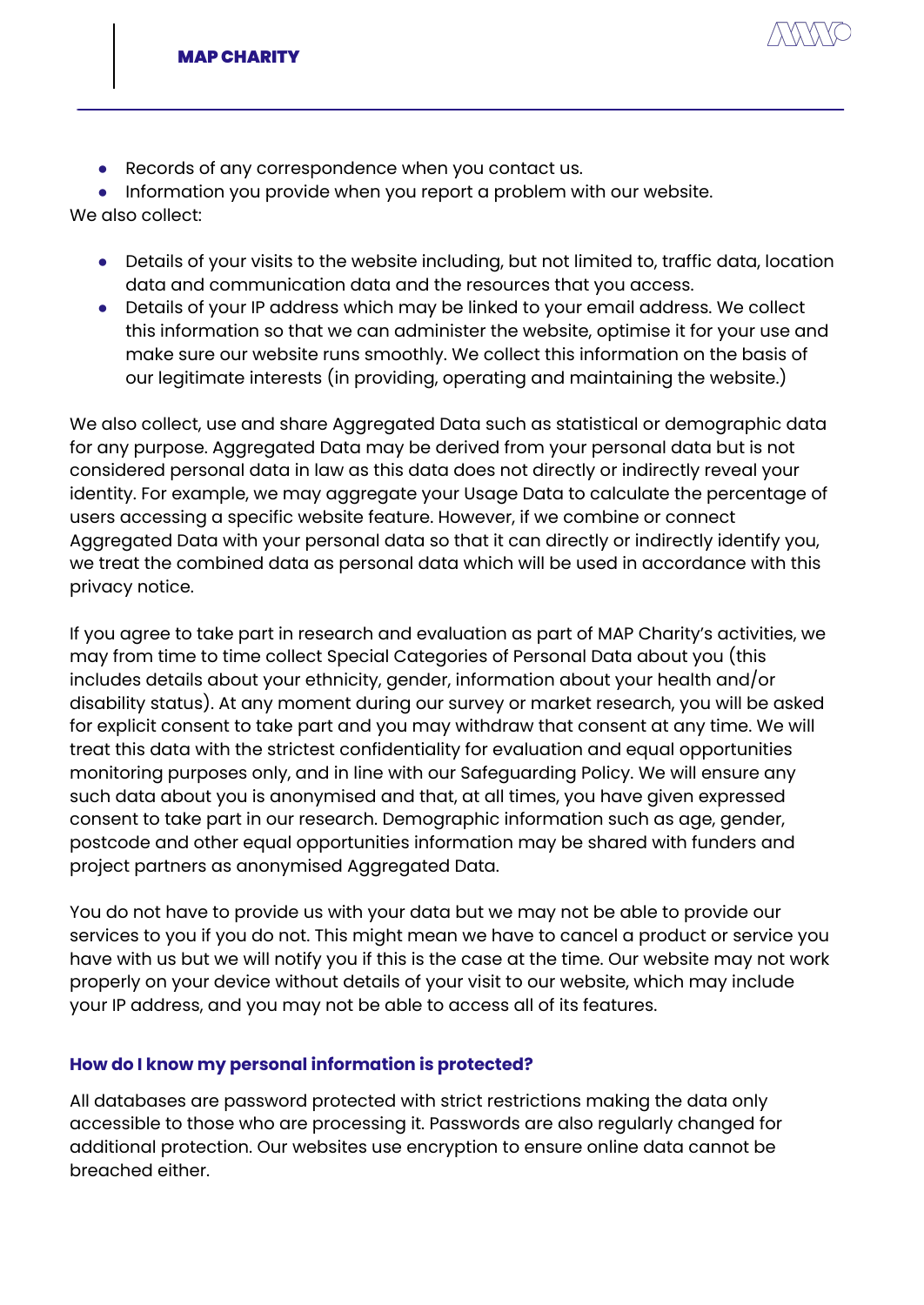

The data is collected and stored:

- On secure online databases such as Google, Donorbox, Airtable, Mailchimp. Opt in and opt out options are offered to users and each of these providers hold their own data policy which users agree to. Databases are reviewed by the Fundraising Committee on a monthly basis so that data is kept clean, accurate and up to date.
- Through sales platforms using third party services such as Eventbrite, Resident Advisor, Everpress, Paypal. Opt in and opt out options are offered to users and each of these providers hold their own data policy which users agree to.
- Through our websites, mapcharity.org, education.mapcharity.org and cosmicslop.org
- Within the charity's premises: secure filing systems used for running of day to day operations such as dealing with financial transactions, service users and stakeholder management. These are accessible to senior managers only.

| Outcome/Use                                                                                   | <b>Processing</b><br>required                                                                                                                                                                                                                | Data to be<br>processed                                                                                                                             | <b>Conditions for</b><br>processing                                                                                   | <b>Evidence for</b><br><b>lawful basis</b>                                                         |
|-----------------------------------------------------------------------------------------------|----------------------------------------------------------------------------------------------------------------------------------------------------------------------------------------------------------------------------------------------|-----------------------------------------------------------------------------------------------------------------------------------------------------|-----------------------------------------------------------------------------------------------------------------------|----------------------------------------------------------------------------------------------------|
| Regular<br>newsletter                                                                         | Sign up via<br>website or via<br>email request.<br>Data kept and<br>managed<br>automatically via<br>Mailchimp<br>database.<br>Cookies track sign<br>up.                                                                                      | - First name<br>& surname<br>- Email<br>address                                                                                                     | Consent via<br>opt in tick box<br>to receive<br>further mailings                                                      | Fvidence of<br>date consent<br>given, how,<br>permitted use<br>and permitted<br>comms<br>channels. |
| Fundraising<br>events ticket<br>sales, including<br>managing<br>payments, fees<br>and charges | Ticket purchase<br>via Resident<br>Advisor, Jumbo<br>Records or PayPal<br>via email<br>correspondence.<br>The information is<br>only used to<br>contact<br>individuals with<br>enquiries or<br>information<br>relating to their<br>purchase. | First name<br>$\overline{\phantom{0}}$<br>& surname<br>- Email<br>address<br>- Financial<br>transaction<br>- Marketing<br>and<br>Communicat<br>ions | Consent via<br>acceptance of<br>terms and<br>conditions of<br>sale provided<br>by third party<br>ticketing<br>agency. | Performance of<br>a contract with<br>you. Necessary<br>for our<br>legitimate<br>interests.         |

## **Uses and conditions for processing**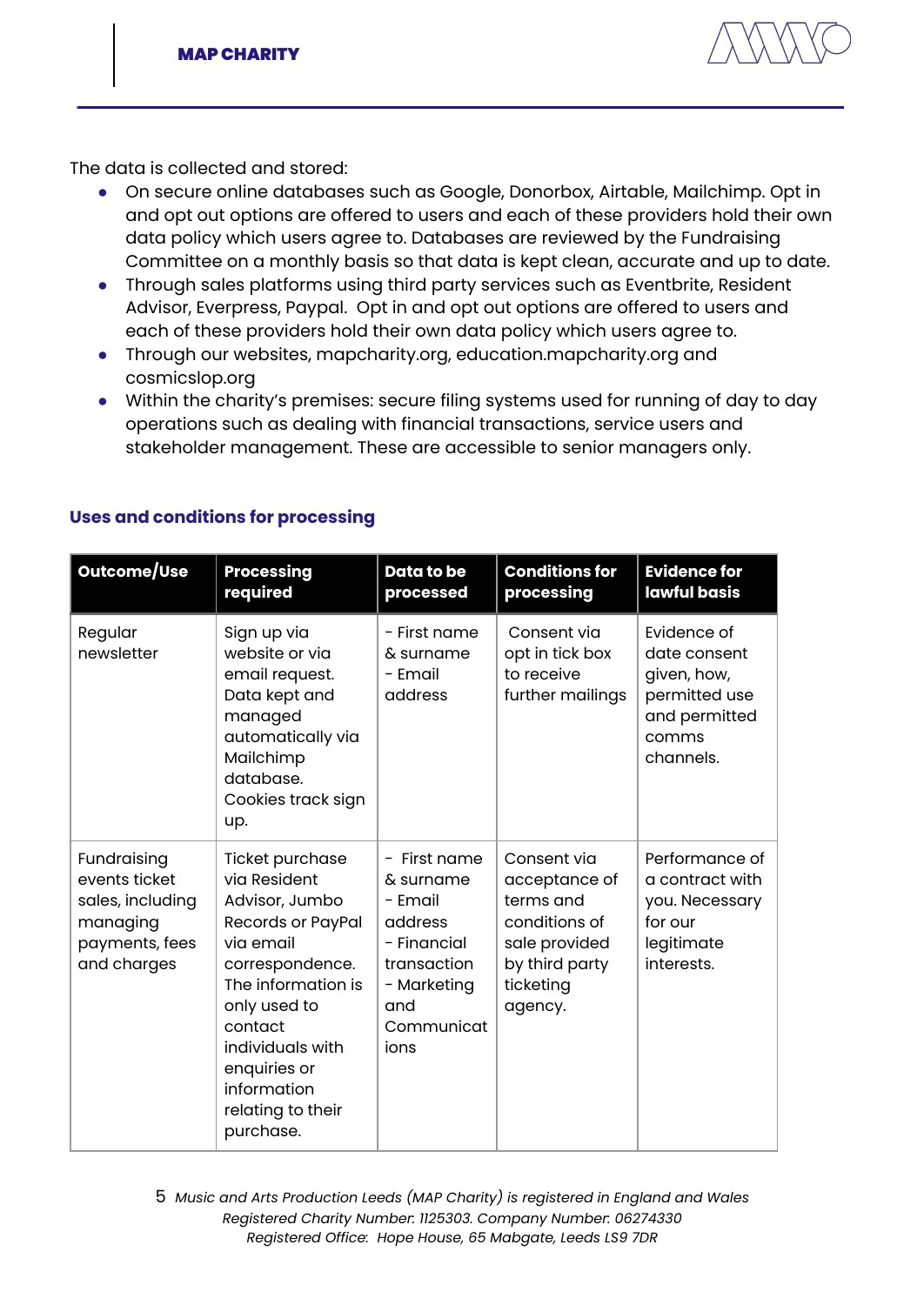

| Mechandise<br>sales | Sale and/or<br>payment<br>processed via<br>third party<br>platforms such as<br>Everpress or<br>Paypal, or one to<br>one email<br>correspondence.<br>The information is<br>only used to<br>contact<br>individuals with<br>enquiries or<br>information<br>relating to their<br>purchase. | - First name<br>& surname<br>- Email<br>address<br>- Financial<br>transaction                                                                                                                         | Consent via<br>acceptance of<br>terms and<br>conditions of<br>sale provided<br>by PayPal.<br>Necessary for<br>our legitimate<br>interests. | Performance of<br>a contract with<br>you.                                                                                                                                                                                                                     |
|---------------------|----------------------------------------------------------------------------------------------------------------------------------------------------------------------------------------------------------------------------------------------------------------------------------------|-------------------------------------------------------------------------------------------------------------------------------------------------------------------------------------------------------|--------------------------------------------------------------------------------------------------------------------------------------------|---------------------------------------------------------------------------------------------------------------------------------------------------------------------------------------------------------------------------------------------------------------|
| Donations           | Payment<br>information<br>processed and<br>stored via<br>Donorbox, Paypal,<br>Paypal Giving<br>Fund and<br>Facebook. MAP<br>Charity also<br>process their own<br>donations via<br>individual<br>correspondence<br>and internal<br>accounting<br>systems.                               | - First name<br>& surname<br>(at<br>discretion of<br>donor)<br>- Email<br>address (at<br>discretion of<br>donor)<br>- Donation<br>amount (at<br>discretion of<br>donor)<br>- Financial<br>transaction | Consent via<br>acceptance of<br>terms and<br>conditions of<br>sale provided<br>by third party<br>fundraising<br>platform.                  | Performance of<br>a contract with<br>you.                                                                                                                                                                                                                     |
| Gift Aid forms      | Digital Gift Aid<br>form given to<br>donors with opt-in<br>tick box<br>consenting for<br>their data to be<br>processed.                                                                                                                                                                | - First name<br>& surname<br>- Postal<br>address<br>- Donation<br>amount                                                                                                                              | - Consent via<br>tick boxes on<br>forms, with<br>signature and<br>date.                                                                    | Performance of<br>a contract with<br>you through<br>completed and<br>dated gift aid<br>form. NB: Other<br>payment<br>platforms such<br>as PayPal<br>Giving Fund will<br>process Gift Aid<br>donations on<br>your behalf and<br>we will not hold<br>this data. |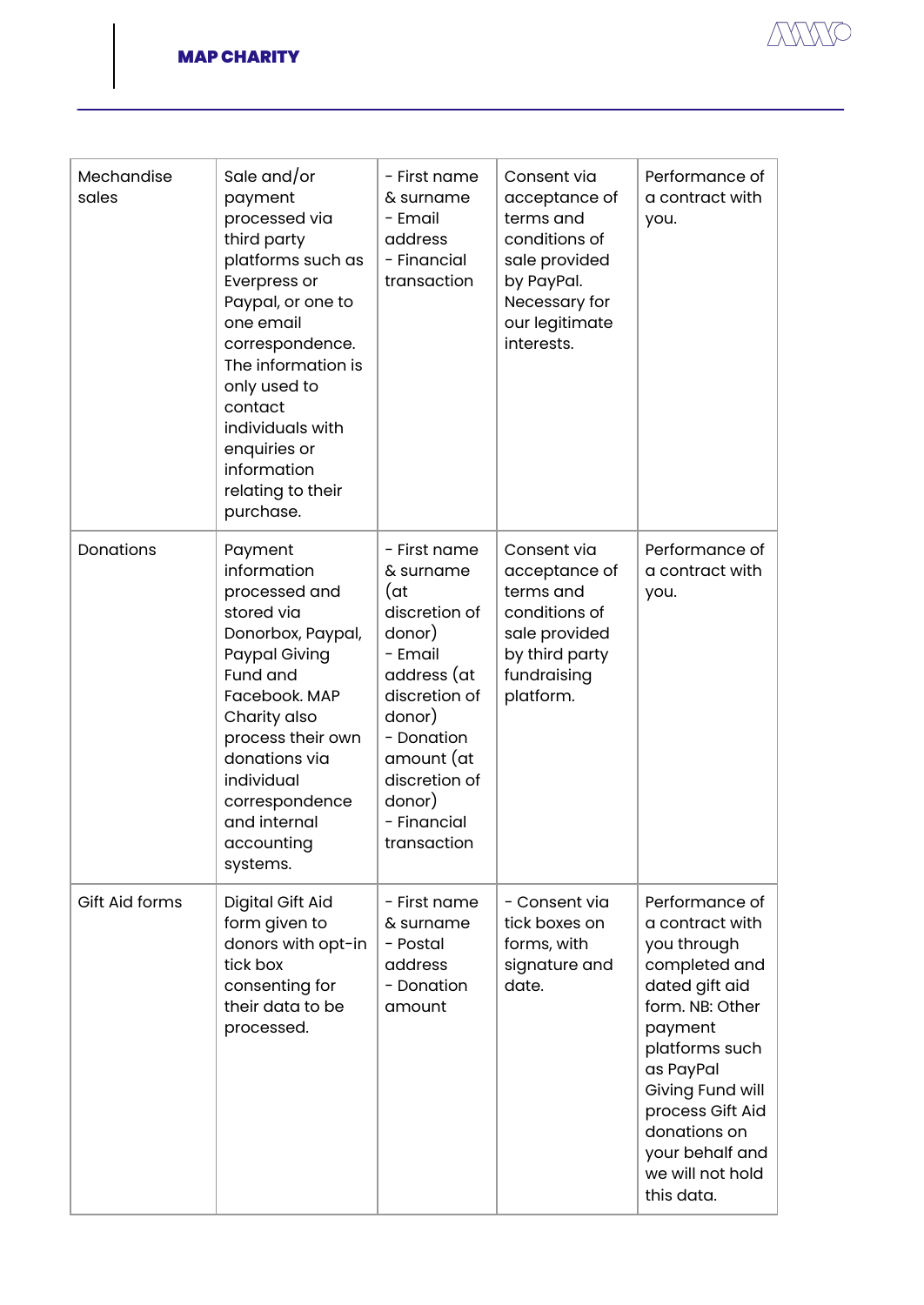

| Supporter<br>database for<br>bespoke<br>correspondence<br>and campaign<br>updates                                                               | Data stored and<br>managed via<br>secure third party<br>databases -<br>Airtable and<br>Mailchimp                                                    | - First name<br>& surname<br>- Contact<br>(Postal and<br>Email<br>address)<br>Communicat<br>ion data                 | Consent by<br>individual<br>correspondenc<br>e via email,<br>phone call or<br>via opt in on<br>Mailchimp sign<br>up to become a<br>supporter of<br>MAP Charity.                                                                                                                                                                                     | Evidence of<br>date consent<br>given, how,<br>permitted use<br>and, permitted<br>comms<br>channels.                                                                   |
|-------------------------------------------------------------------------------------------------------------------------------------------------|-----------------------------------------------------------------------------------------------------------------------------------------------------|----------------------------------------------------------------------------------------------------------------------|-----------------------------------------------------------------------------------------------------------------------------------------------------------------------------------------------------------------------------------------------------------------------------------------------------------------------------------------------------|-----------------------------------------------------------------------------------------------------------------------------------------------------------------------|
| Use of data<br>analytics to<br>improve our<br>website,<br>products &<br>services,<br>marketing,<br>customer<br>relationships<br>and experiences | Data is collected<br>through analytic<br>tools embedded<br>in Facebook,<br>Instagram, Twitter,<br>Google and<br>wordpress                           | Technical<br>-<br>Usage<br>$\qquad \qquad -$<br>(date visited,<br>time spent<br>on site)                             | Users consent<br>to use of<br>cookies in an<br>opt in<br>notification on<br>website.<br>Necessary for<br>our legitimate<br>interests (to<br>define<br>types of<br>customers for<br>our products<br>and services,<br>to keep our<br>website<br>updated and<br>relevant, to<br>develop our<br>business and to<br>inform our<br>marketing<br>strategy) | Evidence of<br>consent via<br>acceptance of<br>cookie., and via<br>initial<br>acceptance of<br>terms of<br>agreement<br>with third party<br>social media<br>platform. |
| Surveys for<br>service users,<br>audiences,<br>supporters                                                                                       | Data is collected<br>anonymously and<br>reports stored<br>internally on<br>Google Drive<br>documents for<br>evaluation and<br>research<br>purposes. | - Postcode<br>- Equal<br>opportunities<br>data<br>(gender,<br>age, ethic<br>and<br>socio-econo<br>mic<br>background) | Consent given<br>at time of data<br>collection.<br>Anonymised<br>trends and<br>findings from<br>survey insights<br>may be shared<br>with third<br>sector partners                                                                                                                                                                                   | Evidence of<br>consent given<br>(and/or<br>parental or<br>guardian<br>consent when<br>necessary) and<br>date                                                          |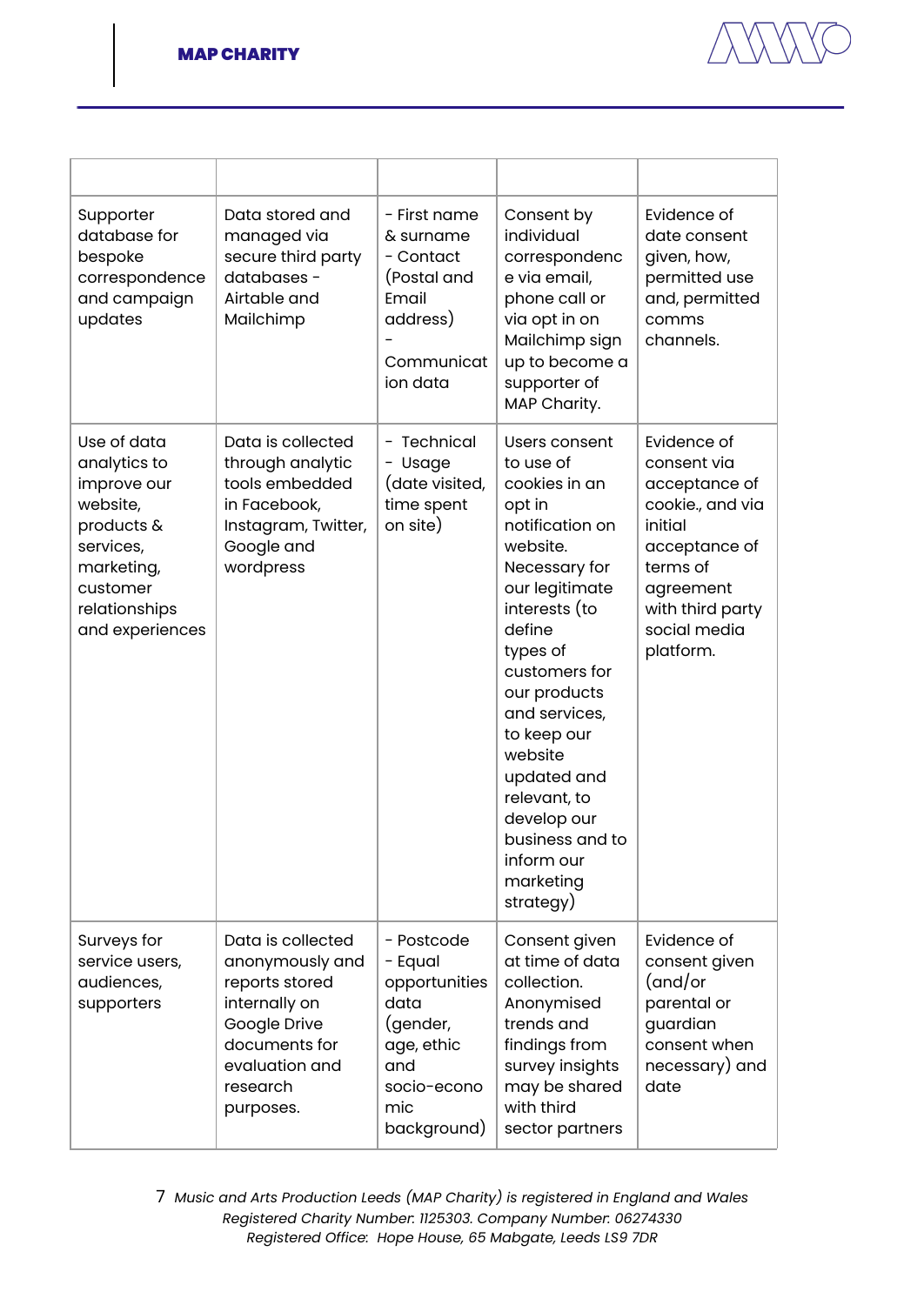

|  | to inform<br>audience<br>development<br>via data<br>sharing<br>agreements.<br>Safeguarding<br>policy in place<br>to collect any<br>personal<br>information<br>from children<br>and vulnerable<br>adults. |  |
|--|----------------------------------------------------------------------------------------------------------------------------------------------------------------------------------------------------------|--|
|  |                                                                                                                                                                                                          |  |

#### **What is MAP Charity's email marketing policy?**

*Opt in*: In order to receive email from MAP Charity regarding fundraising, updates and new events and products, you must opt in to receive communications from us. This is through an opt-in tick box sign up form on the mapcharity.org website and cosmicslop.org website.

*You can opt out* of receiving email marketing by contacting us at [fundraising@mapcharity.org.](mailto:fundraising@mapcharity.org)

To opt out of receiving our email newsletters you may use the [unsubscribe](https://mapcharity.us17.list-manage.com/unsubscribe?u=7c48b9f97219ed0a2b2924f89&id=3ae6d2692b&e=&c=a83cee7465) link on any of our newsletters.

If at any point you decide to opt out we will not be able to send you any further communications.

#### **Does MAP Charity track the opening of marketing emails?**

Through Mailchimp we track the opening of our emails so that we know which emails have been opened by the recipients. We can also view which links are clicked on from any email, however once you click away from the email to visit the site of any third party, your data and usage is no longer held by MAP Charity. After clicking away from one of our emails you may be asked for Personal Information in order to purchase or use products and services offered. These companies have their own privacy and data collection practices. As described above, MAP Charity has no responsibility or liability for these independent policies. You should therefore review their privacy policies carefully if you have concerns about how Personal Information may be used.

#### **Who does MAP Charity share Personal Information with?**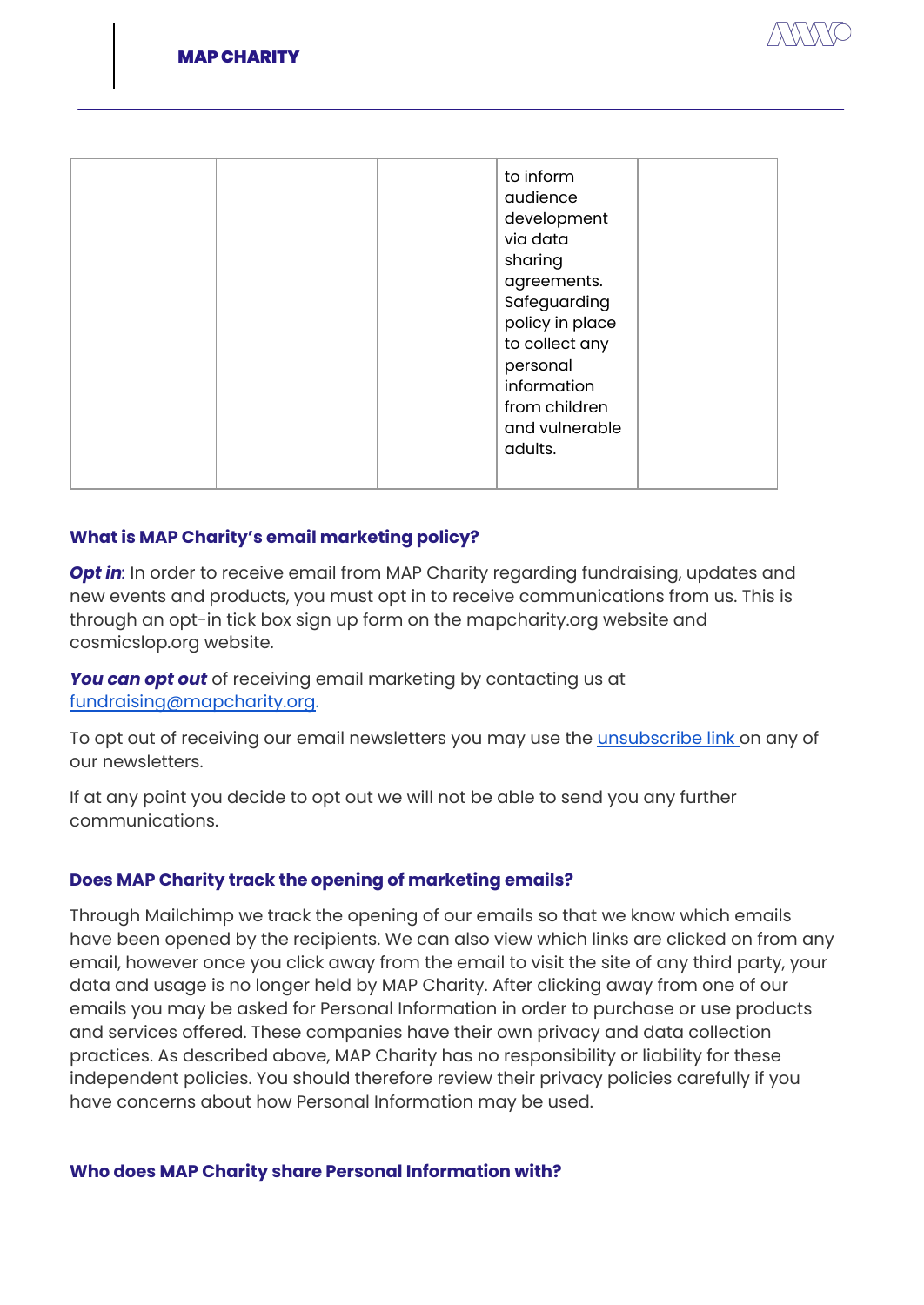

We may share Personal Information with third parties in order to provide you with the services you request, such as receiving newsletter updates. Such third parties will include secure cloud-based databases (Airtable), merchandise distributors (Everpress), or marketing platforms (Mailchimp). Your Personal Information is provided to these third parties solely for the purpose of providing you the services you request from us when you request them.

We will not transfer, disclose, sell, distribute or lease your personal information to third parties unless we have your permission to do so or are otherwise required or permitted to do so by law.

When co-programming joint event with partners, we will ensure we set up data sharing agreements and appropriate measures to lawfully collect and hold your data, such as information related to the administration of ticket sales or audience surveys for particular events and projects. We will ensure we are clear and transparent in all our communications and partnered event about who you are sharing data with, and how it will be used. We will display the names/logos of any partners involved in the project and only pass on any personal data for marketing purposes if you have opted in to provide this information to third parties.

We may share anonymised demographic information as Aggregated Data with funders and/or project partners for research and evaluation purposes only in order to ensure equal opportunities monitoring across our staff and volunteer team, and that MAP Charity's service, programmes and users are reflective of the broader community.

## **How long will MAP Charity retain my Personal Information for?**

We will only keep your data for as long as is necessary and justified. We take steps to ensure that we only keep the minimum data we need for the purposes of our legitimate interests (in the management of our business and its risks) and in line with our legal obligations. We will normally keep your information for a maximum of seven years.

In some circumstances you can ask us to delete your data, and In some circumstances we may anonymise your personal data (so that it can no longer be associated with you) for research or statistical purposes in which case we may use this information indefinitely without further notice to you. If you would like more information about how long we retain specific data, you can contact us using the details set out in this policy.

#### **Does MAP Charity use IP Addresses and cookies?**

When you enter a site your computer will automatically be issued with a cookie. Cookies are text files that identify your computer to our server. Cookies in themselves do not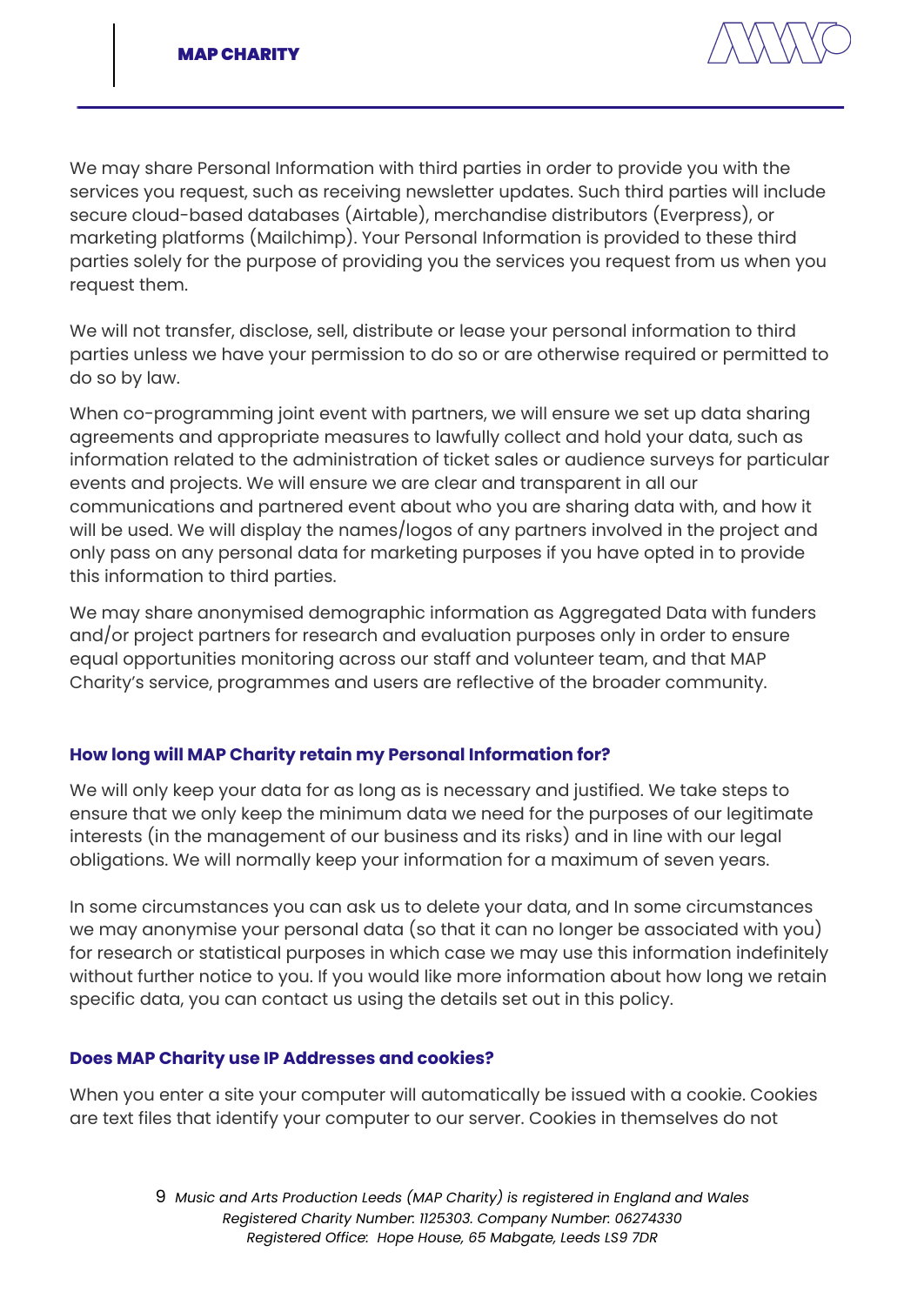

identify the individual user, just the computer used. Many sites do this whenever a user visits their site in order to track traffic flows.

Cookies themselves only record those areas of the site that have been visited by the computer in question, and for how long. Users have the opportunity to modify their browser preferences to accept all cookies, be notified when a cookie is issued, or to reject all cookies. If you choose to reject all cookies, your site experience may be affected, but you will be able to use the site. Please consult your browser instructions for information on how to modify your choices about cookies.

An IP address is your computer's address and is a unique identifier, allowing online information to be sent to the right place. For further information about cookies and how to disable them please go to [www.allaboutcookies.org](http://www.allaboutcookies.org).

MAP Charity uses IP Addresses and Cookies in limited ways, as follows:

*IP Addresses:* We use IP addresses to better understand the customer database. We use your IP address to help diagnose problems with our server and to administer our Website. Your IP address is also used to gather broad demographic information such as geographic distribution of our customers. Your IP address may be linked to the Personal Information you provide, depending on how you access the internet.

*Cookies:* We use cookies to enable our server to recognize that you have visited our website before. They make it easier for you to maintain your preferences on the Website and by seeing how you use the Website, we can tailor the Website around your preferences and measure usability of the Website. Information supplied by cookies can help us to provide you with a better service and assists us to analyse the profiles of our visitors. Currently, MAP Charity only makes limited use of cookies for the purpose of delivering content.

We have also set out below the types of cookies we use and the specific purposes for which we use them.

| <b>Name of cookie</b> | <b>Owner</b> | <b>Purpose for the cookie</b>                                                                                                                                                                                                                                                                                                                                                                 |
|-----------------------|--------------|-----------------------------------------------------------------------------------------------------------------------------------------------------------------------------------------------------------------------------------------------------------------------------------------------------------------------------------------------------------------------------------------------|
| Google<br>Analytics   | Google       | This is a web analytics service provided by<br>Google Inc which uses cookies to show us how<br>visitors found and explored our site, and how<br>we can enhance their experience. It provides<br>us with information about the behaviour of our<br>visitors (e.g. how long they stayed on the site,<br>the average number of pages viewed) and<br>also tells us how many visitors we have had. |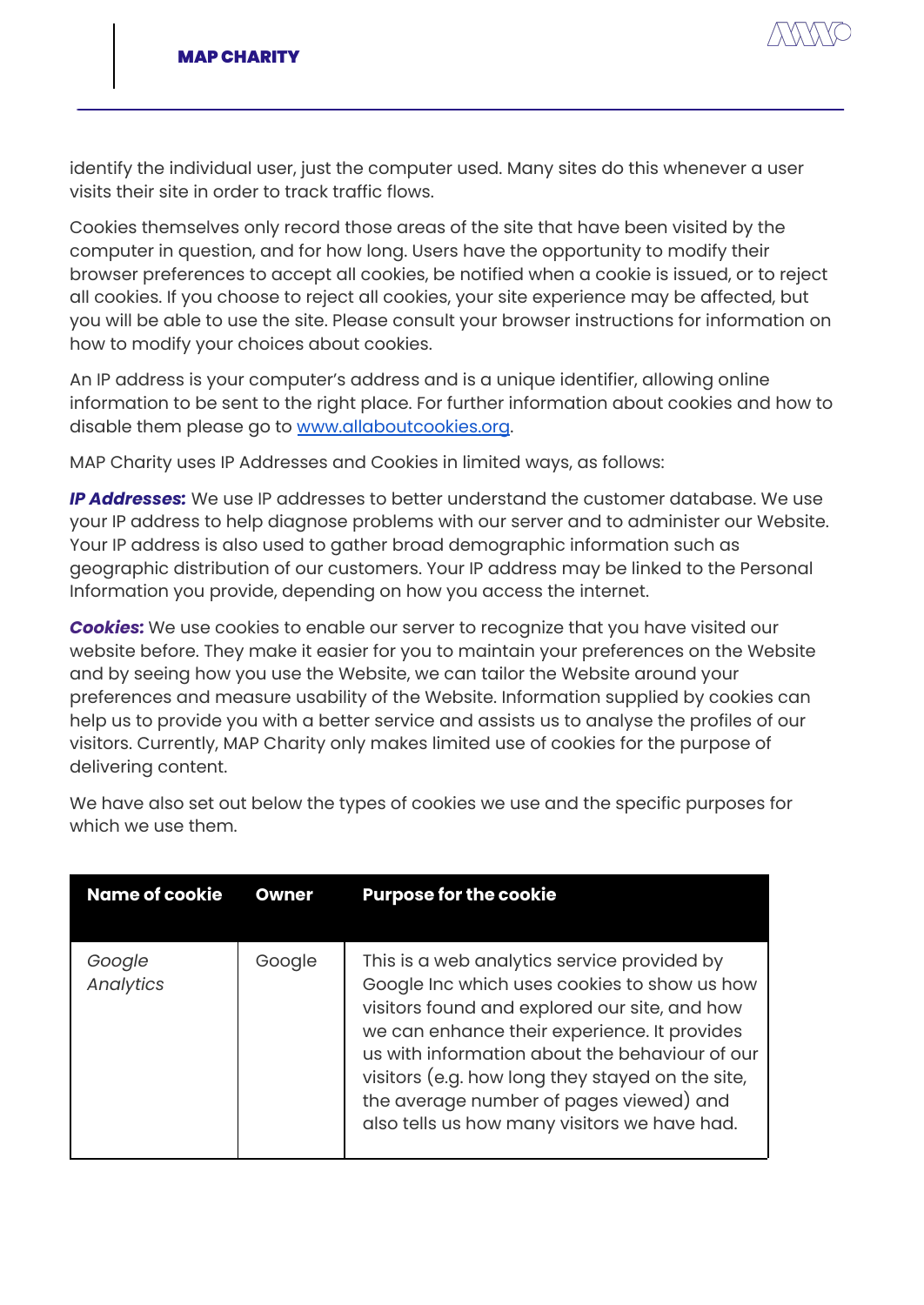

#### **What are my Legal Rights?**

Under certain circumstances, you have rights under data protection laws in relation to your personal data.

- Request access to your personal data
- Request correction of your personal data.
- Request erasure of your personal data.
- Object to processing of your personal data, including to object to direct marketing.
- Request restriction of processing your personal data.
- Request transfer of your personal data.
- Right to withdraw consent.

If you wish to exercise any of the rights set out above, please Contact us at [fundraising@mapcharity.org](mailto:fundraising@mapcharity.org) or at our address MAP Charity, 65 Mabgate, Leeds, LS9 7DR.

#### **No fee usually required**

You will not have to pay a fee to access your personal data (or to exercise any of the other rights). However, we may charge a reasonable fee if your request is clearly unfounded, repetitive or excessive. Alternatively, we may refuse to comply with your request in these circumstances.

#### **What we may need from you**

We may need to request specific information from you to help us confirm your identity and ensure your right to access your personal data (or to exercise any of your other rights). This is a security measure to ensure that personal data is not disclosed to any person who has no right to receive it. We may also contact you to ask you for further information in relation to your request to speed up our response.

#### **Time limit to respond**

We try to respond to all legitimate requests as soon as possible and in any event within one month. Occasionally it may take us longer than a month if your request is particularly complex or you have made a number of requests. In this case, we will notify you and keep you updated. In such cases it may take up to two further months to process your request.